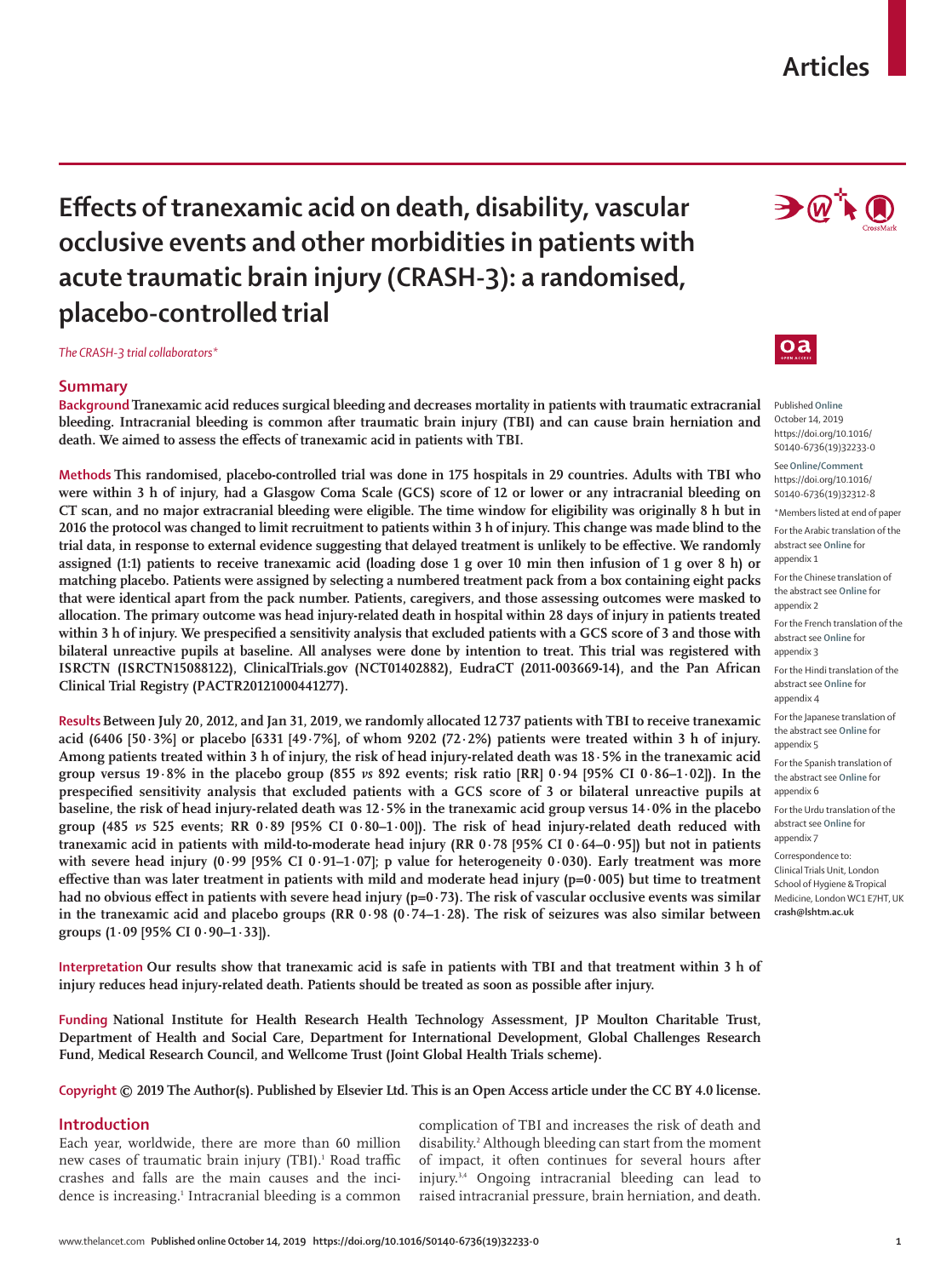#### **Research in context**

### **Evidence before this study**

Evidence from the CRASH-2 trial that administration of tranexamic acid within 3 h of injury reduces death in patients with traumatic extracranial bleeding raised the possibility that tranexamic acid might reduce death from traumatic intracranial bleeding. Intracranial bleeding is common after traumatic brain injury (TBI) and increases head injury-related death and disability. Before the CRASH-3 trial, we made a systematic search for all randomised trials of tranexamic acid in acute traumatic injury. We searched PubMed, Science Citation Index, National Research Register, Zetoc, SIGLE, Global Health, LILACS, Current Controlled Trials, the Cochrane Injuries Group Specialised Register, CENTRAL, MEDLINE, and Embase for all publications until July 15, 2010. Details of our search were published previously. We found two small randomised trials of tranexamic acid in traumatic brain injury with a total of 510 patients. Meta-analysis of the two trials showed a statistically significant reduction in death with tranexamic acid. However, given the small size of the trials, we considered this evidence to be hypothesis generating, requiring confirmation in larger randomised trials.

## **Added value of this study**

Our study found that the risk of death from head injury was reduced in patients treated with tranexamic acid, particularly

Tranexamic acid reduces bleeding by inhibiting the enzymatic breakdown of fibrin blood clots (fibrinolysis). The CRASH-2 trial<sup>5,6</sup> showed that in patients with trauma with major extracranial bleeding, early administration (within 3 h of injury) of tranexamic acid reduces bleeding deaths by a third. Subsequent analyses showed that even a short delay in treatment reduces the benefit of tranexamic acid administration.7 On the basis of these results, tranexamic acid was included in guidelines for the pre-hospital care of patients with trauma, although patients with isolated TBI were specifically excluded. However, increased fibrinolysis, as indicated by increased concentrations of fibrinogen degradation products, is often seen in patients with TBI and predicts intracranial haemorrhage expansion.8 Therefore, early administration of tranexamic acid in patients with TBI might prevent or reduce intracranial haemorrhage expansion and thus avert brain herniation and death.

Before the CRASH-3 trial, only two small trials of tranexamic acid in patients with TBI had been done.<sup>9,10</sup> Meta-analysis of these trials showed a reduction in mortality with tranexamic acid (risk ratio [RR] 0·63 [95% CI 0·40–0·99]) but provided no evidence about the effect of tranexamic acid on disability or adverse events. The CRASH-3 trial aimed to quantify the effects of tranexamic acid on head injury-related death, disability, and adverse events in patients with TBI.<sup>11</sup>

when patients who had a Glasgow Coma Scale score of 3 and those with bilateral unreactive pupils at baseline were excluded. We found no evidence of any increase in disability among survivors. The risk of vascular occlusive events was similar in the tranexamic acid and placebo groups.

#### **Implications of all the available evidence**

On Aug 30, 2019, an updated search for randomised trials of the early administration of tranexamic acid in patients with traumatic brain injury identified one randomised trial in addition to the CRASH-3 trial. This study was a randomised trial of pre-hospital tranexamic acid in 967 patients with traumatic brain injury. The dose of tranexamic acid was the same as in the CRASH-3 trial and patients with a GCS score of 3 and those with unreactive pupils at baseline were also excluded. When the two trials were pooled, we found a reduction in head injury-related death with tranexamic acid and no evidence of an increased risk in vascular occlusive events or seizures. Combining the results of all available randomised trials shows a reduction in head injury-related death in patients treated with tranexamic acid. Early administration of tranexamic acid should be considered in patients with traumatic brain injury.

## **Methods**

## **Study design and participants**

The CRASH-3 trial was an international, multi-centre, randomised, placebo-controlled trial of the effects of tranexamic acid on death and disability in patients with TBI. Adults with TBI who were within 3 h of injury, had a Glasgow Coma Scale (GCS) score of 12 or lower or any intracranial bleeding on CT scan, and no major extracranial bleeding were eligible. The fundamental eligibility criterion was that the responsible clinician was substantially uncertain as to the appropriateness of tranexamic acid treatment. The time window for eligibility was originally within 8 h of injury. However, on Sept 6, 2016, in response to evidence external to the trial indicating that tranexamic acid is unlikely to be effective when initiated beyond 3 h of injury,<sup>6,12,13</sup> the trial steering committee amended the protocol to limit recruitment to within 3 h of injury and the primary endpoint was changed to head injury death in hospital within 28 days of injury for patients treated within 3 h of injury. This change was made without reference to the unblinded trial data. The data monitoring committee was not consulted about the change. The trial was done according to good clinical practice guidelines.

Because of the nature of their injury, most patients with TBI are unable to provide informed consent to participate in a clinical trial. As acknowledged in the Declaration of Helsinki, patients who are incapable of giving consent are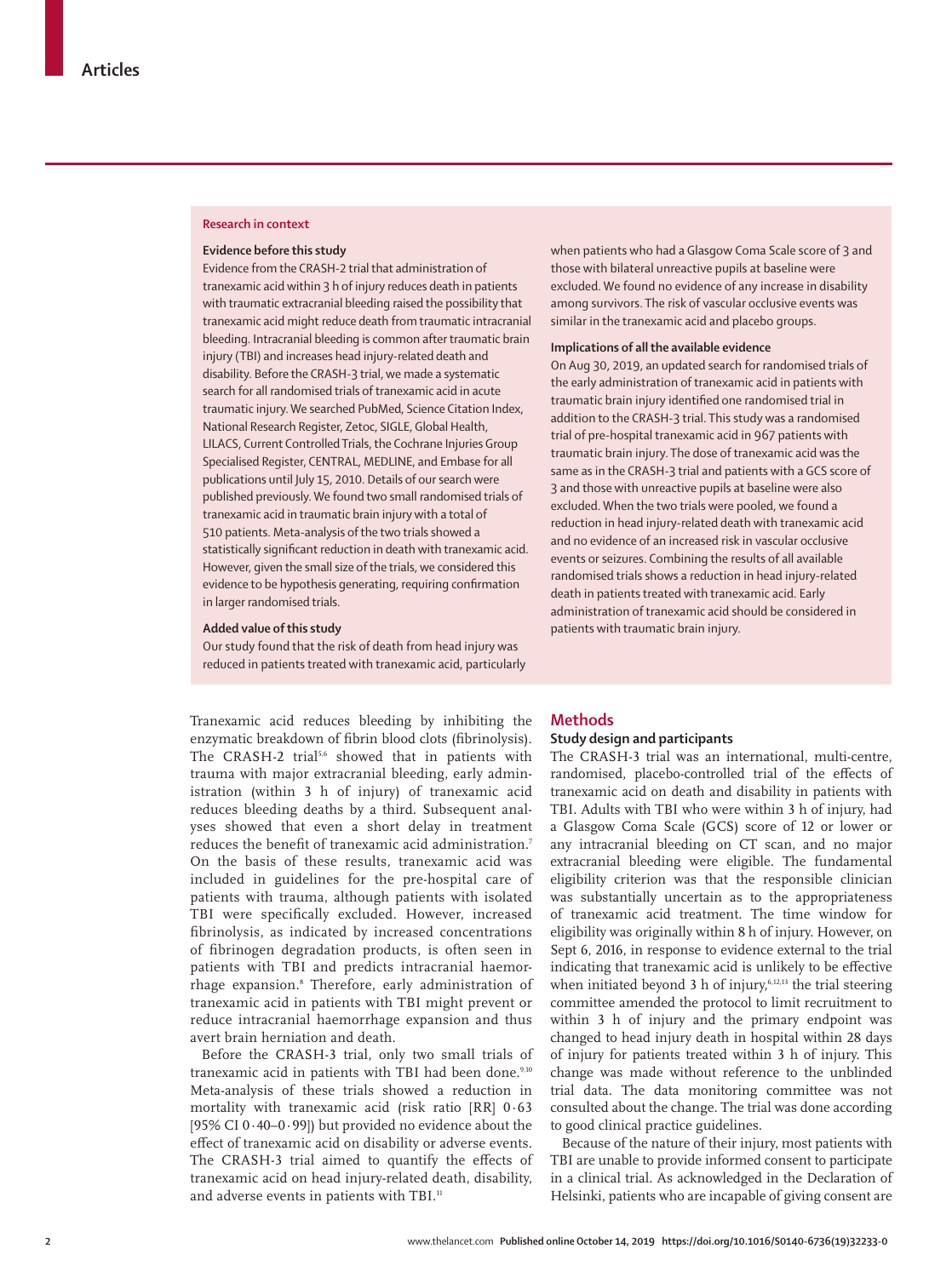an exception to the general rule of informed consent in clinical trials.14 In this trial, consent was usually sought from the patient's relative or a legal representative. If no such representative was available, the study proceeded with the agreement of two clinicians. If the patient regained capacity, he or she was told about the trial and written consent was sought to continue participation. If the patient or their representative declined consent, participation stopped. If patients were included in the trial but did not regain capacity, consent was sought from a relative or legal representative. We adhered to the requirements of the local and national ethics committees.

## **Randomisation and masking**

An independent statistician from Sealed Envelope (London, UK) prepared the randomisation codes and gave them to the drug packers so that treatment packs could be prepared. We randomly allocated eligible patients to receive tranexamic acid or matching placebo (0·9% sodium chloride) by intravenous infusion. After baseline information was collected on the entry form, the lowest numbered treatment pack remaining was taken from a box of eight treatment packs. At this point, provided that the ampoules inside the treatment pack were intact, the patient was considered to be randomised. Entry form data were entered into a secure online database by the trial investigators. Participants and study staff (site investigators and trial coordinating centre staff) were masked to allocation. An emergency unblinding service was available for use if the clinician believed that clinical management depended importantly on knowledge of whether the patient received tranexamic acid or placebo. The tranexamic acid was manufactured by Pfizer (Sandwich, UK). The Torbay and South Devon Healthcare NHS Trust (UK) prepared the 0·9% sodium chloride placebo. Ampoules and packaging were identical in appearance. The preparation of the treatment packs was done by Bilcare (Crickhowell, UK), by removal of the manufacturer's label and replacement with the trial label and treatment pack number. Pack label texts were identical for tranexamic acid and placebo. We checked the coding of the blinded ampoules by randomly testing each batch of treatments and doing high performance liquid chromatography to identify the contents.

## **Procedures**

Patients were randomly allocated to receive a loading dose of 1 g of tranexamic acid infused over 10 min, started immediately after randomisation, followed by an intravenous infusion of 1 g over 8 h, or matching placebo. Every patient was assigned a uniquely numbered treatment pack, which contained four ampoules of either tranexamic acid (500 mg) or placebo, one 100 mL bag of 0·9% sodium chloride (to use with the loading dose), a syringe and needle, stickers with the trial details and randomisation number (for attaching to infusion bags, forms, and the medical records), and instructions.

We separately provided information for patients and representatives, consent forms, and data collection forms. The stickers, instructions, leaflets, and forms were in local languages. Once randomised, we collected outcome data even if the treatment was not given. Outcome data were collected 28 days after randomisation, at discharge from the randomising hospital, or at death (whichever was first). Because the trial was assessed as low risk (tranexamic acid is widely used and the trial was considered to have a low risk of bias), we used central trial monitoring and central statistical monitoring in conjunction with investigator training, meetings, and written guidance. Trial investigators and their institutions provided direct access to the source data for trial-related monitoring, audits, and regulatory inspections. We planned to monitor approximately 10% of patient records on site. However, after changing the primary outcome we expanded our monitoring plan to include patients enrolled within 3 h of injury who subsequently died. We monitored 2436 (19%) of 12 737 patient records onsite or remotely (using videocall or telephone), including 1161 (67%) of the patients who died from head injury (the primary outcome). The team of monitors worked alongside local trial teams to verify data from the source data, including pre-hospital ambulance cards, admission registers, emergency department notes, CT scans, surgery notes, death registers, and death certificates.

## **Outcomes**

The primary outcome was head injury-related death in hospital within 28 days of injury in patients randomly assigned within 3 h of injury. Because most patients with TBI with a GCS score of 3 and those with bilateral unreactive pupils have a very poor prognosis regardless of treatment, their inclusion in the trial might bias any treatment effect towards the null. We therefore prespecified a sensitivity analysis that excluded these patients.<sup>11</sup> Cause of death was assessed by the responsible clinician. Secondary outcomes were early head injury-related death (within 24 h after injury), all-cause and cause-specific mortality, disability, vascular occlusive events (myocardial infarction, stroke, deep vein thrombosis, and pulmonary embolism), seizures, complications, neuro-surgery, days in intensive care unit, and adverse events within 28 days of randomisation. A diagnosis of deep vein thrombosis or pulmonary embolism was recorded only if a positive result was found on imaging (eg, ultrasound) or at a post-mortem examination.

We originally estimated that a trial with approximately 10 000 patients would have 90% power (two-sided  $α=1%$ ) to detect a 15% relative reduction (20-17%) in mortality.<sup>15</sup> However, we changed the primary outcome to head injury-related death in hospital within 28 days of injury in patients randomly assigned within 3 h of injury and limited recruitment to within 3 h of injury. We then increased the sample size to 13 000 to have approximately 10000 patients treated within 3 h of injury.<sup>11</sup>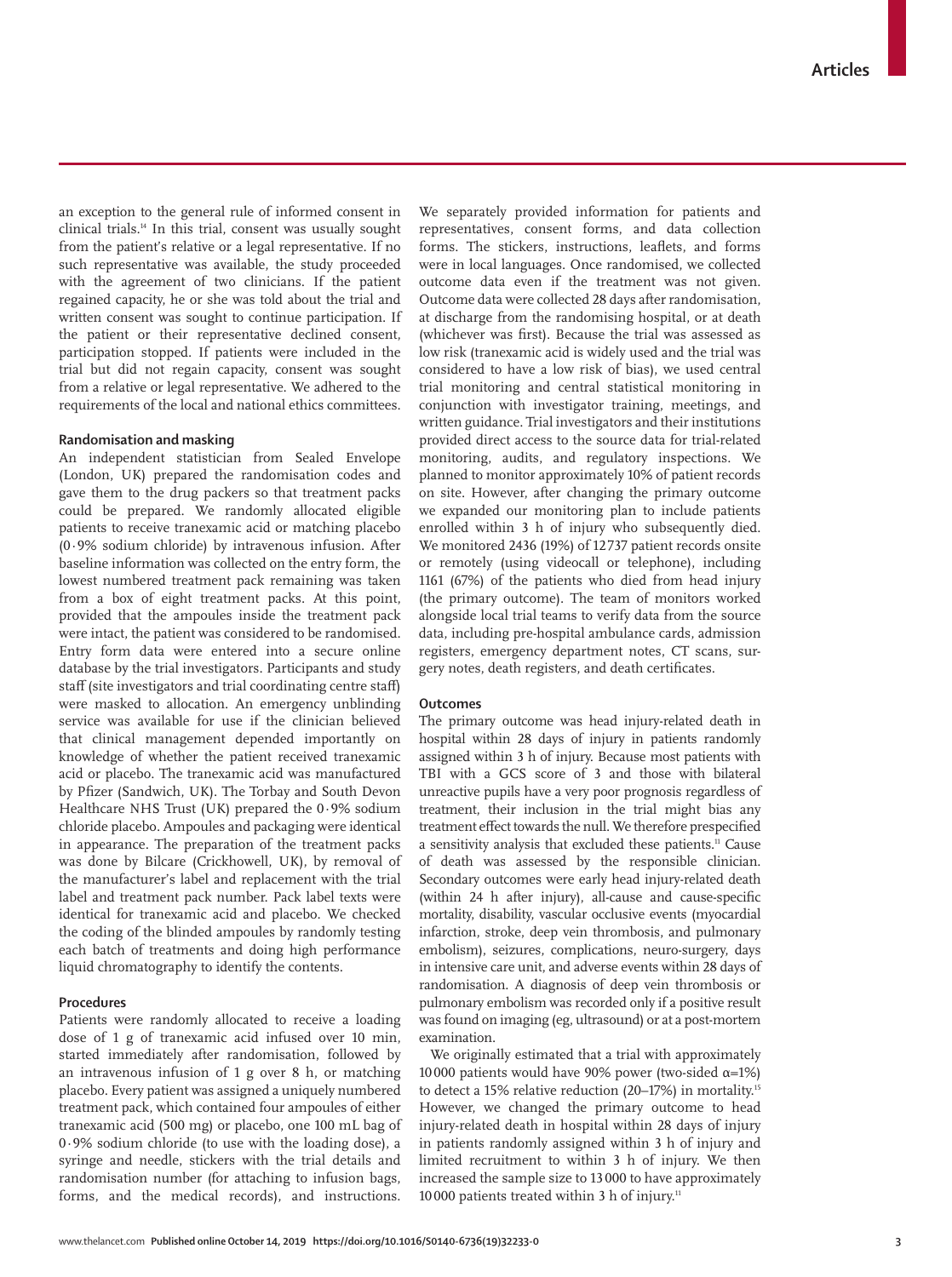

*Figure 1:* **Trial profile**

## **Statistical analysis**

We published a statistical analysis plan before un blinding.<sup>11</sup> The plan gave our reasons for limiting recruitment to within 3 h of injury and stated that outcomes for patients treated after 3 h of injury would be presented separately. All analyses were on an intentionto-treat basis. For each binary outcome, we calculated RRs and 95% CIs. We did a complete case analysis with no imputation for missing data. The safety of participants was overseen by an independent data monitoring committee, which reviewed four unblinded interim analyses.

See **Online** for appendix 8

We planned to report the effects of tranexamic acid on the primary outcome stratified by three baseline characteristics: severity of head injury, time to treatment, and age. Severity of head injury was assessed using the baseline GCS score—mild to moderate (GCS 9–15) and severe (GCS 3–8)—and by pupil reactivity. We also assessed the effect of severity in a regression analysis that included continuous terms for GCS and its square. We expected that any beneficial effect of tranexamic acid would vary by time to treatment with earlier treatment being most effective. We examined this hypothesis in a subgroup analysis of the effect of tranexamic acid according to the estimated time interval between injury and treatment ( $\leq 1$ ,  $>1$  to  $\leq 3$ ,  $>3$  h). We prespecified that this analysis would include patients treated within and beyond 3 h of injury. Because TBI severity, systolic blood pressure, and age could confound the effect of time to treatment on treatment effectiveness, we planned to control for these variables in a multivariable model. Because fibrinolytic activation after TBI might increase with age, we examined the effect of tranexamic acid on head injury-related death stratified by age: 30 years or younger, 31–60 years, older than 60 years. For subgroup analyses, we report p values for the test for heterogeneity.

#### **Role of the funding source**

The funder of the study had no role in study design, data collection, data analysis, data interpretation, or writing of the report. The corresponding authors had full access to all the data in the study and had final responsibility for the decision to submit for publication.

### **Results**

Between July 20, 2012, and Jan 31, 2019, we recruited patients with TBI from 175 hospitals in 29 countries. We stopped recruiting when the trial treatment expired. We randomly allocated 12737 patients to receive tranexamic acid (6406 [50·3%]) or matching placebo (6331 [49·7%]), of whom 12561 (98·6%) received the first dose of the allocated treatment (figure 1). We enrolled  $9202$  (72 $\cdot$ 2%) patients within 3 h of injury. 40 patients withdrew consent after randomisation but 13 of these agreed to outcome data collection or had outcome data collected as part of adverse event reporting. We did not obtain primary outcome data for 75  $(0.8\%)$  patients. There were 98  $(0.8\%)$  protocol violations. 66 (0·5%) patients did not meet the inclusion criteria (32 had GCS scores >12 and no bleeding on CT scan, 11 had major extracranial bleeding, eight had a time since injury >8 h, six were younger than 16 years, three had non-traumatic bleeding, five had a combination of the above reasons, and one patient received tranexamic acid before randomisation). 32  $(0.3\%)$  patients were recruited during a lapse in the annual renewal of ethics committee approval in the UAE. These patients were recruited according to the approved procedure and approval was reissued after the lapse. 13 patients were unmasked to treatment. Baseline characteristics were similar between treatment groups for patients treated within 3 h of injury (table 1) and for those treated after 3 h (appendix 8 p 1). Figure 2 shows the number of deaths due to head injury and all other causes by days since injury in all patients. 2560 deaths occurred and the median time to death was 59 h after injury (IQR 20–151).

Table 2 shows the effect of tranexamic acid on head injury-related death in the 9127 patients randomly assigned within 3 h of injury with outcome data. Among these patients, the risk of head injury-related death was 18·5% in the tranexamic acid group versus 19·8% in the placebo group (855 *vs* 892 events, RR 0·94 [95% CI 0·86–1·02]). In the prespecified sensitivity analysis that excluded patients with a GCS score of 3 or bilateral unreactive pupils at baseline, the results were 12·5% in the tranexamic acid group versus 14·0% in the placebo group (485 *vs* 525 events, 0·89 [0·80–1·00]).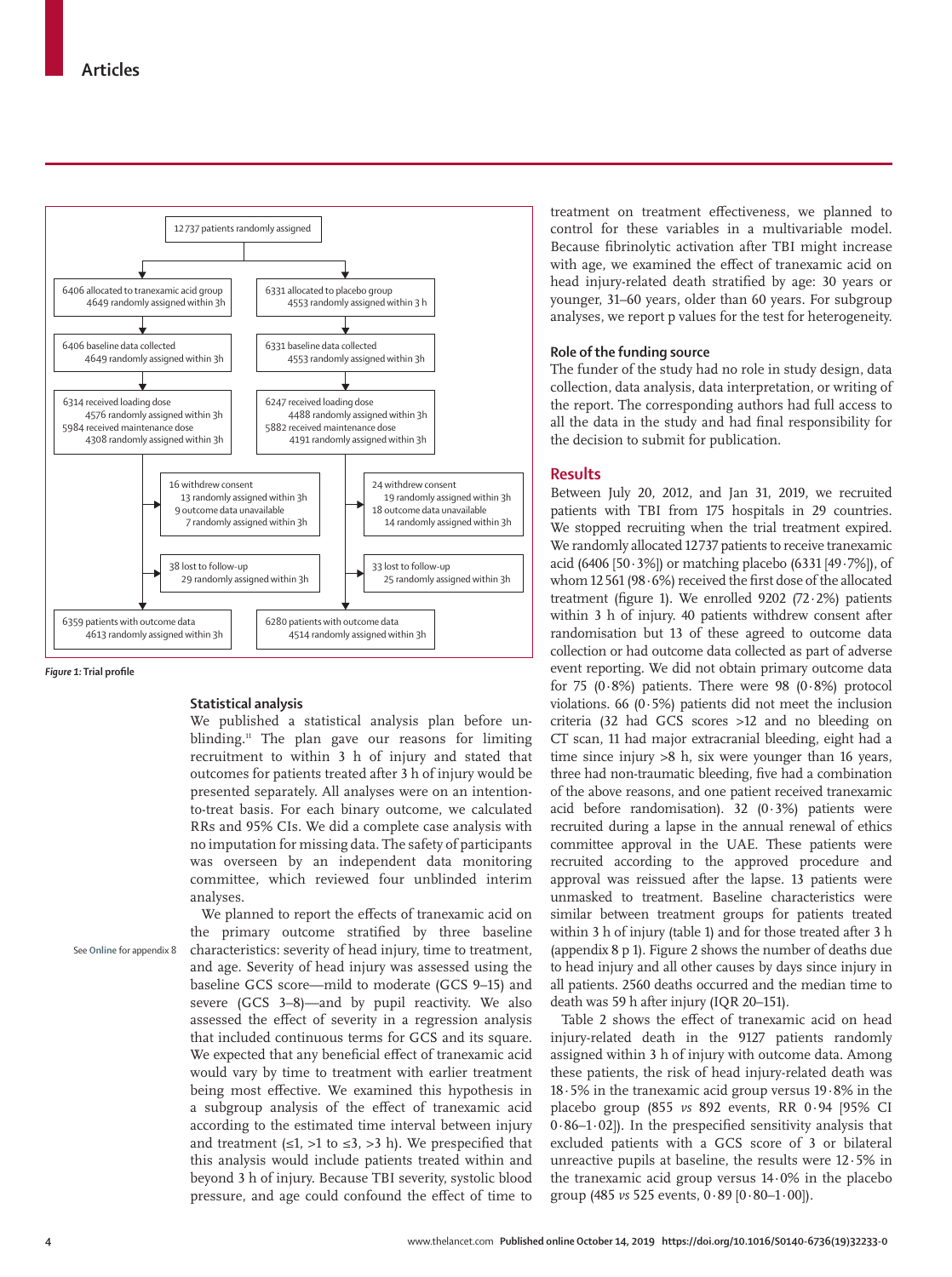|                                                                                                              | Tranexamic<br>acid (n=4649) | Placebo<br>$(n=4553)$ |  |  |  |  |  |  |  |
|--------------------------------------------------------------------------------------------------------------|-----------------------------|-----------------------|--|--|--|--|--|--|--|
| Sex <sup>*</sup>                                                                                             |                             |                       |  |  |  |  |  |  |  |
| Men                                                                                                          | 3742 (80%)                  | 3660 (80)             |  |  |  |  |  |  |  |
| Women                                                                                                        | 906 (19%)                   | 893 (20)              |  |  |  |  |  |  |  |
| Age, years                                                                                                   |                             |                       |  |  |  |  |  |  |  |
| Mean (SD)                                                                                                    | 41.7 (19.0)                 | 41.9 (19.0)           |  |  |  |  |  |  |  |
| 25                                                                                                           | 1042 (22%)                  | 996 (22%)             |  |  |  |  |  |  |  |
| $25 - 44$                                                                                                    | 1716 (37%)                  | 1672 (37%)            |  |  |  |  |  |  |  |
| $45 - 64$                                                                                                    | 1169 (25%)                  | 1184 (26%)            |  |  |  |  |  |  |  |
| $\geq 65$                                                                                                    | 722 (16%)                   | 701 (15%)             |  |  |  |  |  |  |  |
| Time since injury, h                                                                                         |                             |                       |  |  |  |  |  |  |  |
| Mean (SD)                                                                                                    | 1.9(0.7)                    | 1.9(0.7)              |  |  |  |  |  |  |  |
| $\leq 1$                                                                                                     | 877 (19%)                   | 869 (19%)             |  |  |  |  |  |  |  |
| $>1-2$                                                                                                       | 2003 (43%)                  | 1889 (41%)            |  |  |  |  |  |  |  |
| $>2-3$                                                                                                       | 1769 (38%)                  | 1795 (39%)            |  |  |  |  |  |  |  |
| Systolic blood pressure, mm Hq                                                                               |                             |                       |  |  |  |  |  |  |  |
| $-90$                                                                                                        | 89 (2%)                     | 85 (2%)               |  |  |  |  |  |  |  |
| 90-119                                                                                                       | 1508 (32%)                  | 1490 (33%)            |  |  |  |  |  |  |  |
| 120-139                                                                                                      | 1461 (31%)                  | 1504 (33%)            |  |  |  |  |  |  |  |
| >140                                                                                                         | 1576 (34%)                  | 1466 (32%)            |  |  |  |  |  |  |  |
| Unknown                                                                                                      | $15 (-1%)$                  | $8(-1%)$              |  |  |  |  |  |  |  |
| Glasgow Coma Scale score                                                                                     |                             |                       |  |  |  |  |  |  |  |
| 3                                                                                                            | 495 (11%)                   | 506 (11%)             |  |  |  |  |  |  |  |
| 4                                                                                                            | 213 (5%)                    | 213 (5%)              |  |  |  |  |  |  |  |
| 5                                                                                                            | 163 (4%)                    | 172 (4%)              |  |  |  |  |  |  |  |
| 6                                                                                                            | 221 (5%)                    | 232 (5%)              |  |  |  |  |  |  |  |
| 7                                                                                                            | 311 (7%)                    | 294 (6%)              |  |  |  |  |  |  |  |
| 8                                                                                                            | 354 (8%)                    | 315 (7%)              |  |  |  |  |  |  |  |
| 9                                                                                                            | 335 (7%)                    | 292 (6%)              |  |  |  |  |  |  |  |
| 10                                                                                                           | 371 (8%)                    | 364 (8%)              |  |  |  |  |  |  |  |
| 11                                                                                                           | 375 (8%)                    | 390 (9%)              |  |  |  |  |  |  |  |
| 12                                                                                                           | 476 (10%)                   | 478 (10%)             |  |  |  |  |  |  |  |
| 13                                                                                                           | 297 (6%)                    | 312 (7%)              |  |  |  |  |  |  |  |
| 14                                                                                                           | 526 (11%)                   | 458 (10%)             |  |  |  |  |  |  |  |
| 15                                                                                                           | 484 (10%)                   | 492 (11%)             |  |  |  |  |  |  |  |
| Unknown                                                                                                      | 28 (1%)                     | 35 (1%)               |  |  |  |  |  |  |  |
| <b>Pupil reaction</b>                                                                                        |                             |                       |  |  |  |  |  |  |  |
| None reacted                                                                                                 | 425 (9%)                    | 440 (10%)             |  |  |  |  |  |  |  |
| One reacted                                                                                                  | 374 (8%)                    | 353 (8%)              |  |  |  |  |  |  |  |
| Both reacted                                                                                                 | 3706 (80%)                  | 3636 (80%)            |  |  |  |  |  |  |  |
| Unable to assess or unknown                                                                                  | 144 (3%)                    | 124 (3%)              |  |  |  |  |  |  |  |
| Data are n (%), unless otherwise indicated. *In the tranexamic acid group,<br>one patient's sex was unknown. |                             |                       |  |  |  |  |  |  |  |
| Table 1: Baseline characteristics of patients before randomisation of                                        |                             |                       |  |  |  |  |  |  |  |

*Table 1:* **Baseline characteristics of patients before randomisation of those randomly assigned within 3 h of injury**

We examined the effect of tranexamic acid on head injury-related death stratified by baseline GCS and pupillary reactions (figure 3). We found a reduction in the risk of head injury-related death with tranexamic acid in patients with mild-to-moderate head injury (RR  $0.78$  [95% CI  $0.64 - 0.95$ ]) but in patients with severe head injury (0·99 [0·91–1·07]) we found no clear evidence of a reduction (p value for heterogeneity  $0.030$ ). When



#### *Figure 2:* **Mortality by days since injury among all patients**

| Tranexamic acid                                                                                                       | Placebo          | Risk ratio (95% CI) |  |  |  |  |  |
|-----------------------------------------------------------------------------------------------------------------------|------------------|---------------------|--|--|--|--|--|
| 855/4613 (18.5%)                                                                                                      | 892/4514 (19.8%) | $0.94(0.86 - 1.02)$ |  |  |  |  |  |
| 485/3880 (12.5%)                                                                                                      | 525/3757 (14.0%) | $0.89(0.80 - 1.00)$ |  |  |  |  |  |
| GCS=Glasgow Coma Scale. *Prespecified sensitivity analysis.                                                           |                  |                     |  |  |  |  |  |
| Table 2: Effect of tranexamic acid on head injury-related death in patients randomly assigned within 3 h<br>of injury |                  |                     |  |  |  |  |  |
|                                                                                                                       |                  |                     |  |  |  |  |  |

we examined the effect of baseline GCS in a regression analysis we found evidence that tranexamic acid is more effective in less severely injured patients  $(p=0.007)$ . Among patients with reactive pupils, head injury-related deaths were reduced with tranexamic acid (0·87,  $[0.77-0.98]$ .

We examined the effect of tranexamic acid on head injury-related death stratified by time to treatment and recorded no evidence of heterogeneity ( $p=0.96$ ). The RR of head injury-related death with tranexamic acid was 0·96 (95% CI 0·79–1·17) in patients randomly assigned within 1 h of injury,  $0.93$  ( $0.85-1.02$ ) in those randomly assigned within more than 1 h and 3 h or fewer after injury, and  $0.94$  ( $0.81-1.09$ ) in those randomly assigned more than 3 h after injury. However, as anticipated in the statistical analysis plan, patients who are treated soon after injury often have more severe head injury and so the effect of time to treatment could be confounded by severity. Figure 4 shows effect of time to treatment on the effect of tranexamic acid in patients with a mild and moderate head injury and in those with severe head injury after adjusting for GCS, systolic blood pressure, and age in a multivariable model including all participants. Early treatment was more effective than later treatment in patients with mild and moderate head injury  $(p=0.005)$ but we found no obvious effect of time to treatment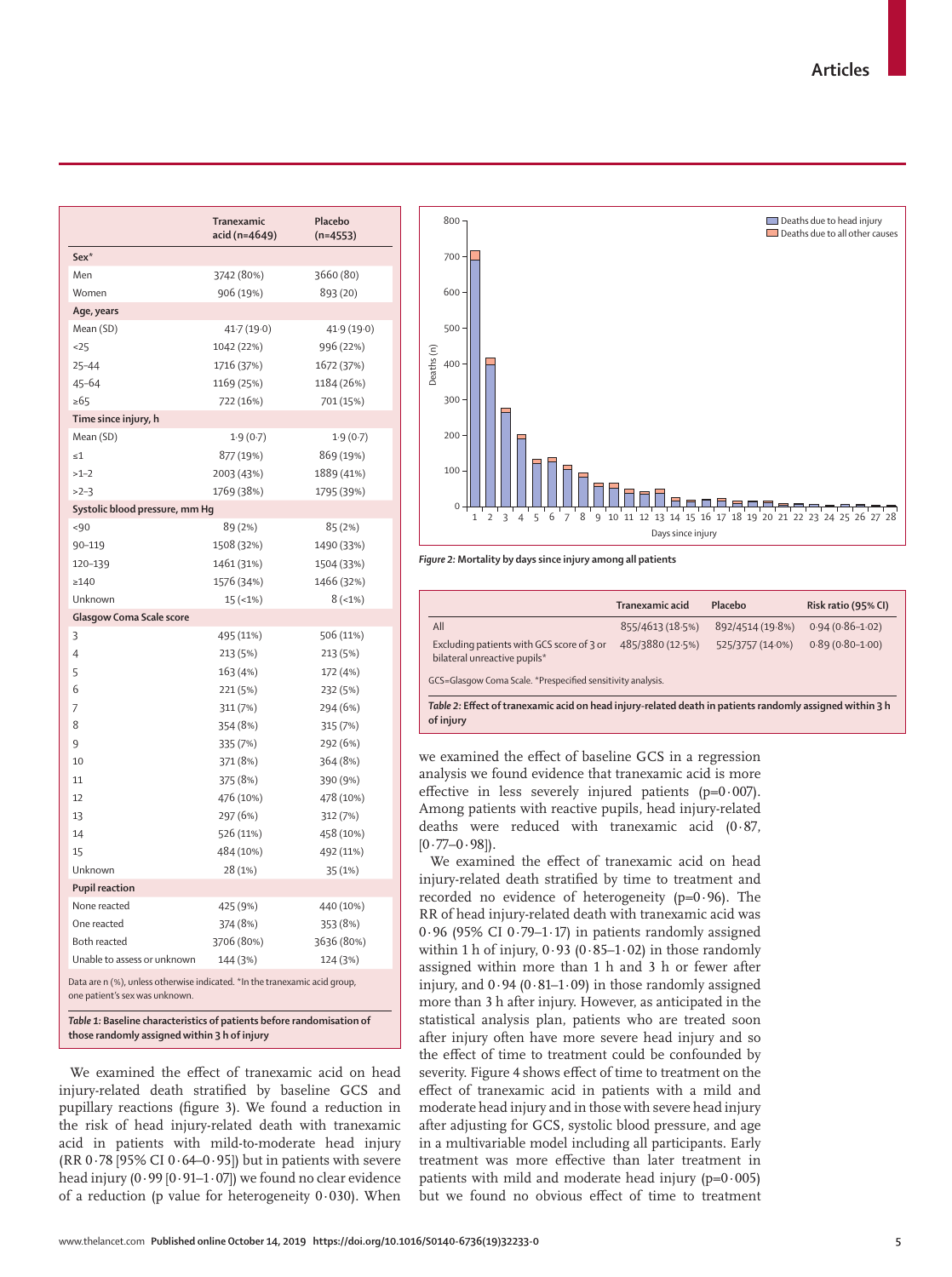

*Figure 3:* **Effect of tranexamic acid on head injury-related death stratified by baseline severity in patients randomised within 3 h of injury**

RR=risk ratio. GCS=Glasgow Coma Scale.





in patients with severe head injury ( $p=0.73$ ). The effectiveness of tranexamic acid by time to treatment stratified by severity is further shown in the appendix 8 (p 3). We found no evidence of heterogeneity in the effect of tranexamic acid by patient age  $(p=0.45)$ .

We examined the effect of tranexamic acid on head injury-related death stratified by World Bank income group (high-income *vs* low-income and middle-income countries). This analysis was not prespecified. Although the reduction in the risk of head injury-related death with tranexamic acid was larger in high-income countries (RR  $0.76$  [95% CI  $0.55-1.04$ ]) than in lowincome and middle-income countries  $(0.92 \, [0.81 - 1.04])$ , we found no statistical evidence of heterogeneity by country income group ( $p=0.26$ ).

Because early head injury-related deaths are more likely to result from intracranial haemorrhage than are late head injury-related deaths, we examined the effect of tranexamic acid on head injury-related death within 24 h of injury. The RR of head injury-related death was  $0.81$  (95% CI  $0.69-0.95$ ) within 24 h. When patients with a GCS score of 3 and those with bilateral unreactive pupils at baseline were excluded, the RR was 0·72  $(0.56 - 0.92)$  within 24 h.

The RR for non-head injury-related deaths was 1·31 (95% CI 0·93–1·85) and 0·96 (0·89–1·04) for allcause mortality. The results for non-head injury-related deaths broken down by cause are presented in the appendix 8 (p 2).

We assessed the effect of tranexamic acid on disability in survivors by comparing the mean Disability Rating Scale score (lower score means less disabled) between the tranexamic acid and placebo groups. The mean scores were similar between groups for patients treated within 3 h of injury (4·99 [SD 7·6] in the tranexamic acid group *vs* 5·03 [7·6] in the placebo group) and for those treated after 3 h  $(4.52 \, [7.0]$  in the tranexamic acid group *vs* 5·00 [7·4] in the placebo group). We also examined the effect of tranexamic acid on disability (table 3) using an outcome measure designed by patient representatives by estimating the RR of being in the most extreme category for six areas of functioning (walking, washing, pain and discomfort, anxiety or depression, agitation or aggression, and fatigue). The prevalence of disability among survivors was similar between groups.

The risk of vascular occlusive events and other complications was similar in the tranexamic acid and placebo groups (table 3). We found no evidence that tranexamic acid increased fatal or non-fatal stroke (RR  $1.08$  [95% CI  $0.71-1.64$ ]). The risk of seizures was similar between groups  $(1.09)$  [95% CI  $0.90-1.33$ ]). The numbers of other adverse events were similar between groups (appendix 8 p 4).

## **Discussion**

This trial provides evidence that the administration of tranexamic acid to patients with TBI within 3 h of injury reduces head injury-related death, with no evidence of adverse effects or complications. We found a substantial reduction in head injury-related deaths with tranexamic acid in patients with mild and moderate head injuries but no apparent reduction in those with severe head injury. We found no increase in disability among survivors.

Our trial had several strengths but also some limitations. The method of randomisation ensured that participating clinicians had no foreknowledge of the treatment allocation and the use of placebo control ensured that outcome assessments were blind to the intervention. Although the eligibility criteria required the recruiting clinician to be uncertain as to the appropriateness of tranexamic acid treatment, because tranexamic acid is not a recommended treatment for patients with isolated TBI, almost all patients with TBI who met the inclusion criteria were recruited. Baseline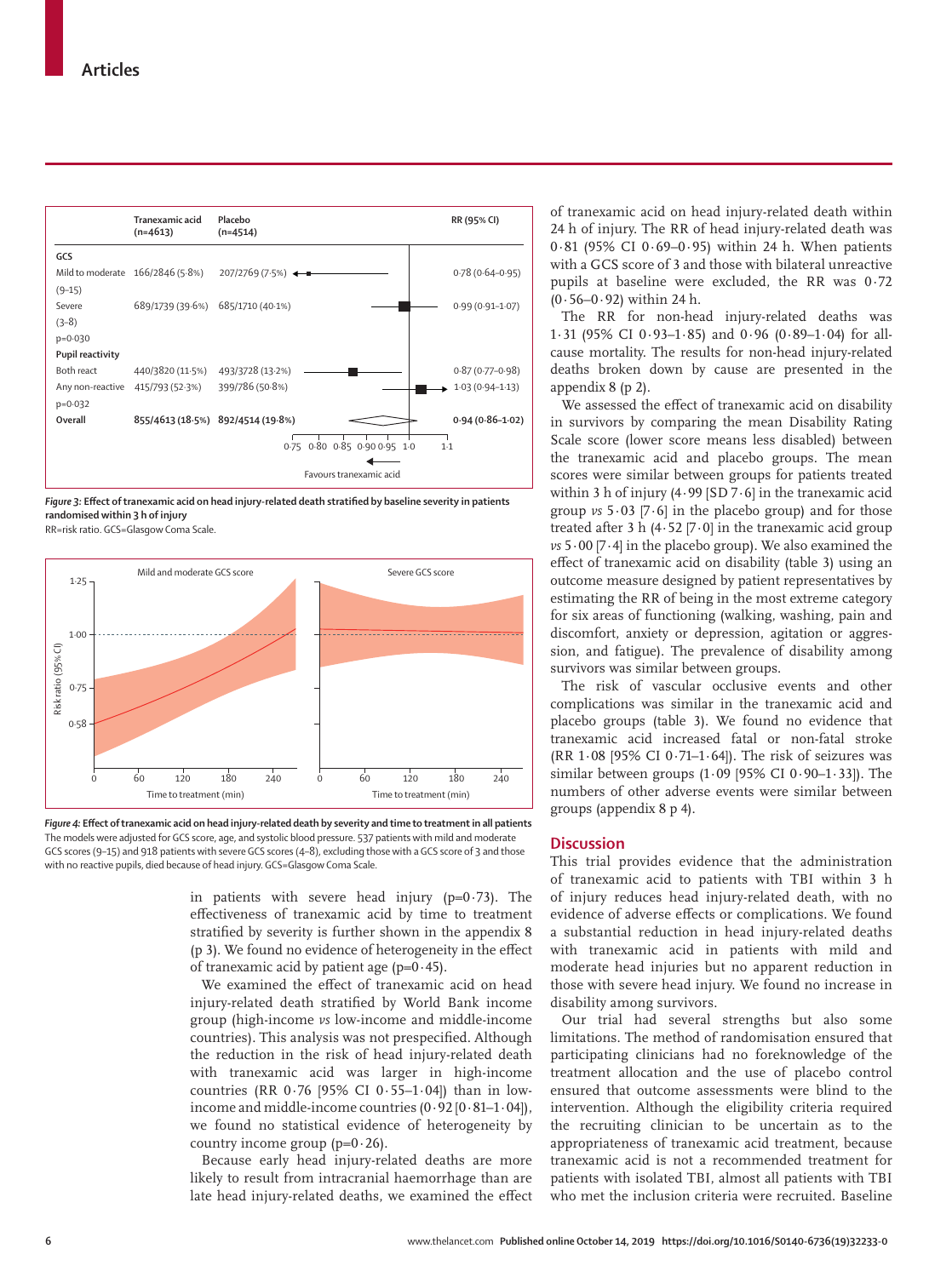|                                                                                | $<$ 3 $h$                     |                       |                       | $\geq$ 3 h                  |                       | All                   |                                 |                       |                       |  |
|--------------------------------------------------------------------------------|-------------------------------|-----------------------|-----------------------|-----------------------------|-----------------------|-----------------------|---------------------------------|-----------------------|-----------------------|--|
|                                                                                | Tranexamic<br>$acid (n=4613)$ | Placebo<br>$(n=4514)$ | <b>RR</b><br>(95% CI) | Tranexamic<br>acid (n=1746) | Placebo<br>$(n=1766)$ | <b>RR</b><br>(95% CI) | Tranexamic<br>acid ( $n=6359$ ) | Placebo<br>$(n=6280)$ | <b>RR</b><br>(95% CI) |  |
| Patient-derived disability measures*                                           |                               |                       |                       |                             |                       |                       |                                 |                       |                       |  |
| Confined to bed                                                                | 579 (12.6%)                   | 549 (12-2%)           | $1.03(0.93 - 1.15)$   | 190 (10.9%)                 | 222 (12.6%)           | $0.87(0.72 - 1.04)$   | 769 (12.1%)                     | 771 (12.3%)           | $0.99(0.90 - 1.08)$   |  |
| Unable to wash or dress                                                        | 580 (12.6%)                   | 583 (12.9%)           | $0.97(0.87 - 1.08)$   | 195 (11.2%)                 | 228 (12.9%)           | $0.87(0.72 - 1.04)$   | 775 (12.2%)                     | 811 (12.9%)           | $0.94(0.86 - 1.03)$   |  |
| Severe pain or discomfort                                                      | 38 (0.8%)                     | $29(0.6\%)$           | $1.28(0.79-2.08)$     | $10(0.6\%)$                 | $10(0.6\%)$           | $1.01(0.42 - 2.42)$   | 48 (0.8%)                       | 39(0.6%)              | $1.22(0.80-1.85)$     |  |
| Severe anxiety or depression                                                   | $43(0.9\%)$                   | 41 (0.9%)             | $1.03(0.67 - 1.57)$   | 19 (1.1%)                   | $20(1.1\%)$           | $0.96(0.51 - 1.79)$   | $62(1.0\%)$                     | $61(1.0\%)$           | $1.00(0.71 - 1.43)$   |  |
| Severe agitation or aggression                                                 | 53(1.1%)                      | 53(1.2%)              | $0.98(0.67-1.43)$     | $14(0.8\%)$                 | 27(1.5%)              | $0.52(0.28 - 1.00)$   | $67(1.1\%)$                     | 80(1.3%)              | $0.83(0.60 - 1.14)$   |  |
| Severe fatique                                                                 | $100(2.2\%)$                  | $101(2.2\%)$          | $0.97(0.74 - 1.27)$   | 40(2.3%)                    | 43 $(2.4%)$           | $0.94(0.61 - 1.44)$   | $140(2.2\%)$                    | 144 (2.3%)            | $0.96(0.76 - 1.21)$   |  |
| Complications <sup>†</sup>                                                     |                               |                       |                       |                             |                       |                       |                                 |                       |                       |  |
| All vascular occlusive events                                                  | 69 (1.5%)                     | 60(1.3%)              | $1.13(0.80 - 1.59)$   | 32(1.8%)                    | 42 $(2.4%)$           | $0.77(0.49 - 1.21)$   | 101(1.6%)                       | 102(1.6%)             | $0.98(0.74 - 1.28)$   |  |
| Pulmonary embolism                                                             | $18(0.4\%)$                   | $18(0.4\%)$           | $0.98(0.51 - 1.88)$   | $6(0.3\%)$                  | $14(0.8\%)$           | $0.43(0.17 - 1.13)$   | $24(0.4\%)$                     | 32(0.5%)              | $0.74(0.44 - 1.26)$   |  |
| Deep vein thrombosis                                                           | 15(0.3%)                      | 12 (0.3%)             | $1.22(0.57-2.61)$     | $4(0.2\%)$                  | $4(0.2\%)$            | $1.01(0.25 - 4.04)$   | 19 (0.3%)                       | 16(0.3%)              | $1.17(0.60 - 2.28)$   |  |
| Stroke                                                                         | 29(0.6%)                      | 23(0.5%)              | $1.23(0.71-2.13)$     | $17(1.0\%)$                 | 19 (1.1%)             | $0.90(0.47 - 1.74)$   | 46 (0.7%)                       | 42 (0.7%)             | $1.08(0.71 - 1.64)$   |  |
| Myocardial infarction                                                          | $9(0.2\%)$                    | 12(0.3%)              | $0.73(0.31 - 1.74)$   | 9(0.5%)                     | $8(0.5\%)$            | $1.14(0.44 - 2.94)$   | $18(0.3\%)$                     | 20(0.3%)              | $0.89(0.47 - 1.68)$   |  |
| Renal failure                                                                  | 73 (1.6%)                     | 56 $(1.2%)$           | $1.28(0.90 - 1.80)$   | 27(1.5%)                    | 28(1.6%)              | $0.98(0.58 - 1.65)$   | 100(1.6%)                       | 84 (1.3%)             | $1.18(0.88 - 1.57)$   |  |
| Sepsis                                                                         | 297 (6.4%)                    | 279 (6.2%)            | $1.04(0.89 - 1.22)$   | 114(6.5%)                   | 133 (7.5%)            | $0.87(0.68 - 1.10)$   | 411 (6.5%)                      | 412 $(6.6%)$          | $0.99(0.86 - 1.12)$   |  |
| Seizure                                                                        | 130 (2.8%)                    | 105 (2.3%)            | $1.21(0.94 - 1.56)$   | 76 (4.4%)                   | 81(4.6%)              | $0.95(0.70 - 1.29)$   | $206(3.2\%)$                    | 186 (3.0%)            | $1.09(0.90 - 1.33)$   |  |
| Gastrointestinal bleeding                                                      | 16(0.3%)                      | 22(0.5%)              | $0.71(0.37 - 1.35)$   | 8(0.5%)                     | 13 (0.7%)             | $0.62(0.26 - 1.50)$   | $24(0.4\%)$                     | 35(0.6%)              | $0.68(0.40 - 1.14)$   |  |
| RR=risk ratio. *Includes survivors only. †Includes fatal and non-fatal events. |                               |                       |                       |                             |                       |                       |                                 |                       |                       |  |

*Table 3:* **Effect of tranexamic acid on disability, vascular occlusive events, and other complications in patients randomly assigned within 3 h, patients randomised beyond 3 h, and all patients**



*Figure 5***: Evidence on the effect of tranexamic acid on head injury-related death** RR=risk ratio.

prognostic factors were well balanced and because almost all randomly assigned patients were followed up there was little potential for bias. The analysis was by intention to treat. The primary outcome was head injury-related death as assessed by the responsible clinician. Although some misclassification of cause of death is inevitable, the assessment was made blind to the trial treatment. All-cause mortality combines causes of death that might be affected by tranexamic acid (eg, head injury-related death due to intracranial bleeding) with causes that we do not expect to be affected by tranexamic acid (eg, sepsis) and therefore would be biased towards the null. Although the CRASH-3 trial is one of the largest trials in patients with TBI, the CIs were wide and compatible with a substantial reduction in head injury-related death and little or no benefit. On the other hand, when set in the context of all the available randomised trials of tranexamic acid in patients with TBI (figure 5), the possibility of no mortality benefit appears remote (NCT01990768).9,10 When assessing outcome measures in clinical trials, provided there are few false positives (high specificity), estimates of the RR are unbiased even when sensitivity is imperfect.<sup>16</sup> For this reason, a diagnosis of deep vein thrombosis or pulmonary embolism was recorded only if we found a positive result on imaging (eg, ultrasound) or at post-mortem examination. As a result, although the trial might have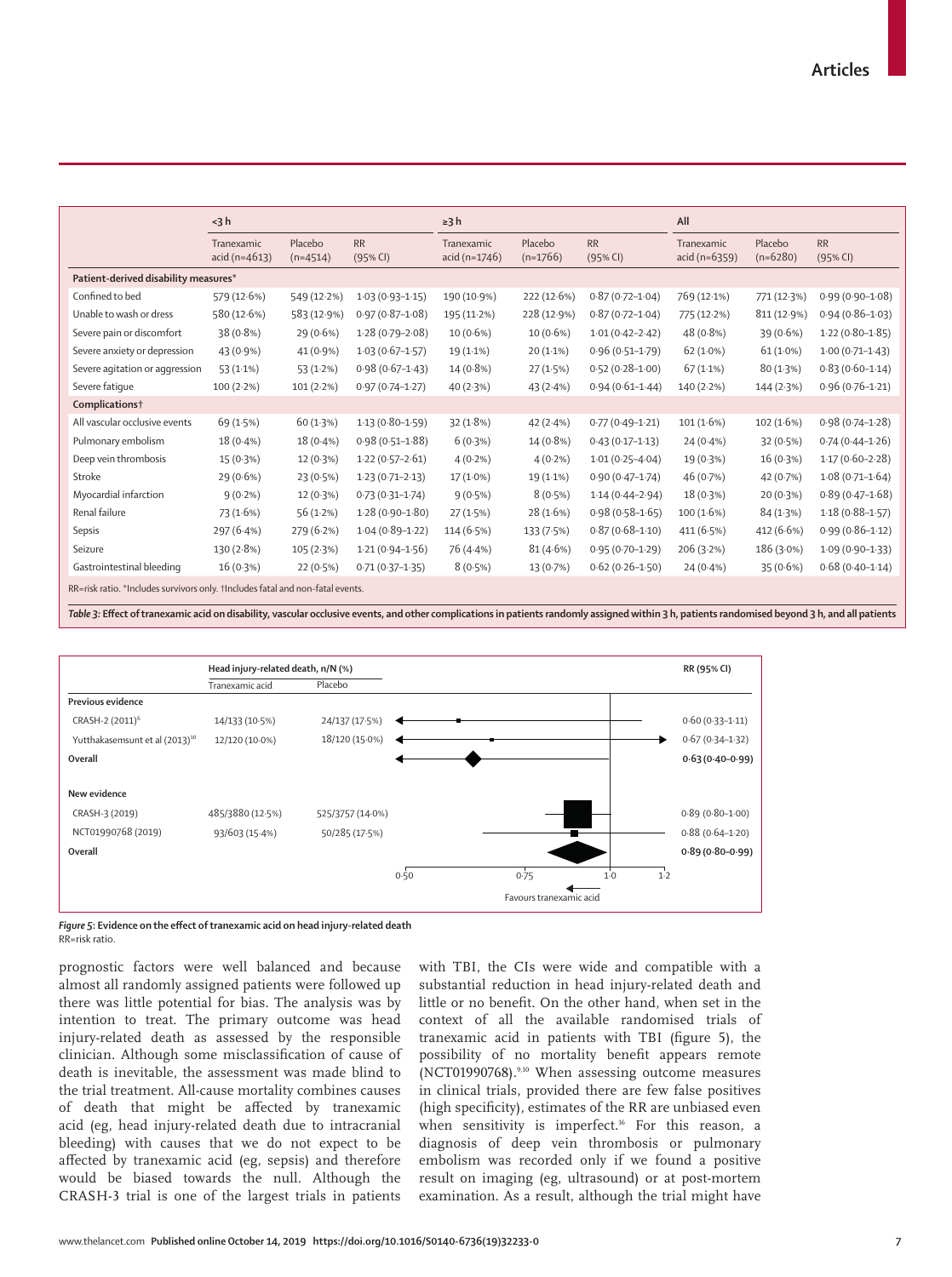underestimated the risk of deep vein thrombosis or pulmonary embolism, the RR estimates for this outcome should be unbiased.

We anticipated that patients with TBI with a GCS score of 3 and those with bilateral unreactive pupils before treatment would have little potential to benefit from tranexamic acid and that their inclusion in the analysis would bias the treatment effect towards the null. Most patients with bilateral unreactive pupils already have extensive intracranial haemorrhage and brain herniation and so tranexamic acid is unlikely to improve the outcome in these patients. We therefore prespecified a sensitivity analysis that excluded these patients. However, patients with unilateral unreactive pupils were not excluded and because many of these patients have brain herniation their inclusion might also have diluted the treatment effect. Indeed, when patients with a GCS score of 3 and those with unilateral or bilateral unreactive pupils before treatment were excluded in a post-hoc analysis, the treatment effect was noticeably larger.

The effect of tranexamic acid on head injury-related death appears to depend on the time interval between injury and the initiation of the trial treatment and on the severity of TBI. Early treatment of patients with mild (GCS 13–15 and intracranial bleeding on baseline CT scan) and moderate head injury seemed to confer the greatest mortality benefit. This finding is consistent with the hypothesis that tranexamic acid improves outcome by reducing intracranial bleeding. Because haemorrhage expansion occurs in the hours immediately after injury, treatment delay would reduce the potential for tranexamic acid to prevent intracranial bleeding.<sup>3,4</sup> Patients with severe head injury might have less to gain from tranexamic acid treatment than patients with mild-tomoderate head injury because such patients already have extensive intracranial haemorrhage before treatment or other potentially life-threatening intracranial pathologies that are not affected by tranexamic acid. We anticipated in our statistical analysis plan that the effect of tranexamic acid would be greater for head injury-related deaths occurring in the first few days after injury than for late head injury-related deaths because early head injuryrelated deaths are more likely due to bleeding. Our data supports this hypothesis, showing a substantial reduction in head injury-related deaths within 24 h of injury. Similar results were obtained in the CRASH-2 trial of tranexamic acid in patients with traumatic extracranial bleeding, in which the effect of tranexamic acid on death from bleeding was greatest on the day of the injury (RR 0.72 [95% CI 0.60-0.86]).<sup>17</sup> However, thereafter the benefit of tranexamic acid in head injury patients was slightly attenuated, probably because patients succumbed to non-bleeding-related pathophysiological mechanisms. This finding might explain why the effect of early tranexamic acid treatment on head injury-related death is slightly smaller than the effect of tranexamic acid on

death due to bleeding seen in the CRASH-2 trial.

We found no evidence of any increased risk of adverse events. In particular, the risk of deep vein thrombosis, pulmonary embolism, stroke, and myocardial infarction was similar in the tranexamic acid and placebo groups. This finding is consistent with the results of the CRASH-2 trial, which also found no increased risk of vascular occlusive events with tranexamic acid. Unlike in the CRASH-2 trial, we found no evidence that administration beyond 3 h of injury increased the risk of head injury-related death or any other adverse events. Indeed, given the absence of any adverse effects in this trial, the implications of wrongly concluding that tranexamic acid is ineffective are likely to be far more consequential than are those of wrongly concluding that tranexamic acid is effective.

On the basis of the CRASH-2 trial results, tranexamic acid was included in guidelines for the pre-hospital care of patients with trauma. However, patients with isolated TBI were specifically excluded. The CRASH-3 trial provides evidence that tranexamic acid is safe in patients with TBI and that treatment within 3 h of injury reduces head injury-related deaths.

#### **The CRASH-3 trial collaborators**

*Writing Committee*—Prof Ian Roberts and

Professor Haleema Shakur-Still (co-chairs), Amy Aeron-Thomas, Prof Antonio Belli, Amy Brenner, Prof Muhammad Anwar Chaudary, Prof Rizwana Chaudhri, Sabariah Faizah Bt Jamaluddin, Lauren Frimley, Kiran Javaid, Prof Rashid Jooma, Aasia Kayani, Caroline Leech, Prof Khalid Mahmood, Raoul Mansukhani, Julina Md Noor, Jorge Mejia-Mantilla, Phil Moss, Jason Pott, Prof Peter Sandercock, Prof Temitayo Shokunbi, and Liliana Vallecilla. *Trial Steering Committee***—**Peter Sandercock (Chair), Henry Benjamin Hartzenberg, Manjul Joshipura (2011–16), Amy Aeron-Thomas (patient representative [trial steering committee]; advocacy and justice manager, RoadPeace), Ian Roberts, Pablo Perel, and Haleema Shakur-Still. *Data Monitoring and Ethics Committee***—**Michael J Clarke (chair), Samuel C Ohaegbulam, Anthony Rodgers, and Tony Brady (independent statistician). *Protocol Committee***—**Ian Roberts, Haleema Shakur-Still, Yashbir Dewan, Phil Edwards, Edward O Komolafe, Jorge Mejia-Mantilla, and Pablo Perel. *Clinical Trials Unit (CTU)*—Monica Arribas (trial manager and research assistant), Emma Austin (assistant trial manager), Eni Balogun (trial manager), Lin Barneston (data manager 2011–12), Collette Barrow (trial administrator), Danielle Beaumont (senior trial manager and research fellow), Myriam Benyahia (CTU administrator), Amy Brenner (research fellow), Imogen Brooks (trial assistant 2016–18), Madeleine Cargill (data assistant), Laura Carrington (assistant trial administrator), Lisa Cook (assistant trial manager 2011), Beatrice Cornu-Hewitt (trial assistant), Phil Edwards (statistician 2011–16), Lauren Frimley (trial manager and research assistant), Amber Geer (assistant data manager), Daniel Gilbert (data assistant 2012–13), Catherine Gilliam (trial administrator), Julio Gil-Onandia (trial assistant), Daniel Hetherington (trial assistant 2012–13), Courtenay Howe (CTU administrator 2015–17), Carolyn Hughes (data assistant 2016–17), David I'anson (assistant trial manager 2016–17), Rob Jackson (data manager 2012–14), Miland Joshi (statistician 2016–17), Sneha Kansagra (assistant trial manager 2016–18), Taemi Kawahara (senior trial manager 2011–15), Katharine Ker (lecturer), Sergey Kostrov (systems officer), Abda Mahmood (PhD candidate), Raoul Mansukhani (medical statistician), Hakim Miah (IT systems manager), Bernard Ndungu (assistant trial manager 2016–17), Kelly Needham (medical statistician), Cecilia Okusi (data assistant 2014), Aroudra Outtandy (trial assistant 2013–15), Raul Pardinaz-Solis (assistant trial manager 2012–13), Daniel Pearson (data assistant), Tracey Pepple (acting senior data manager), Claude Pisani (assistant trial manager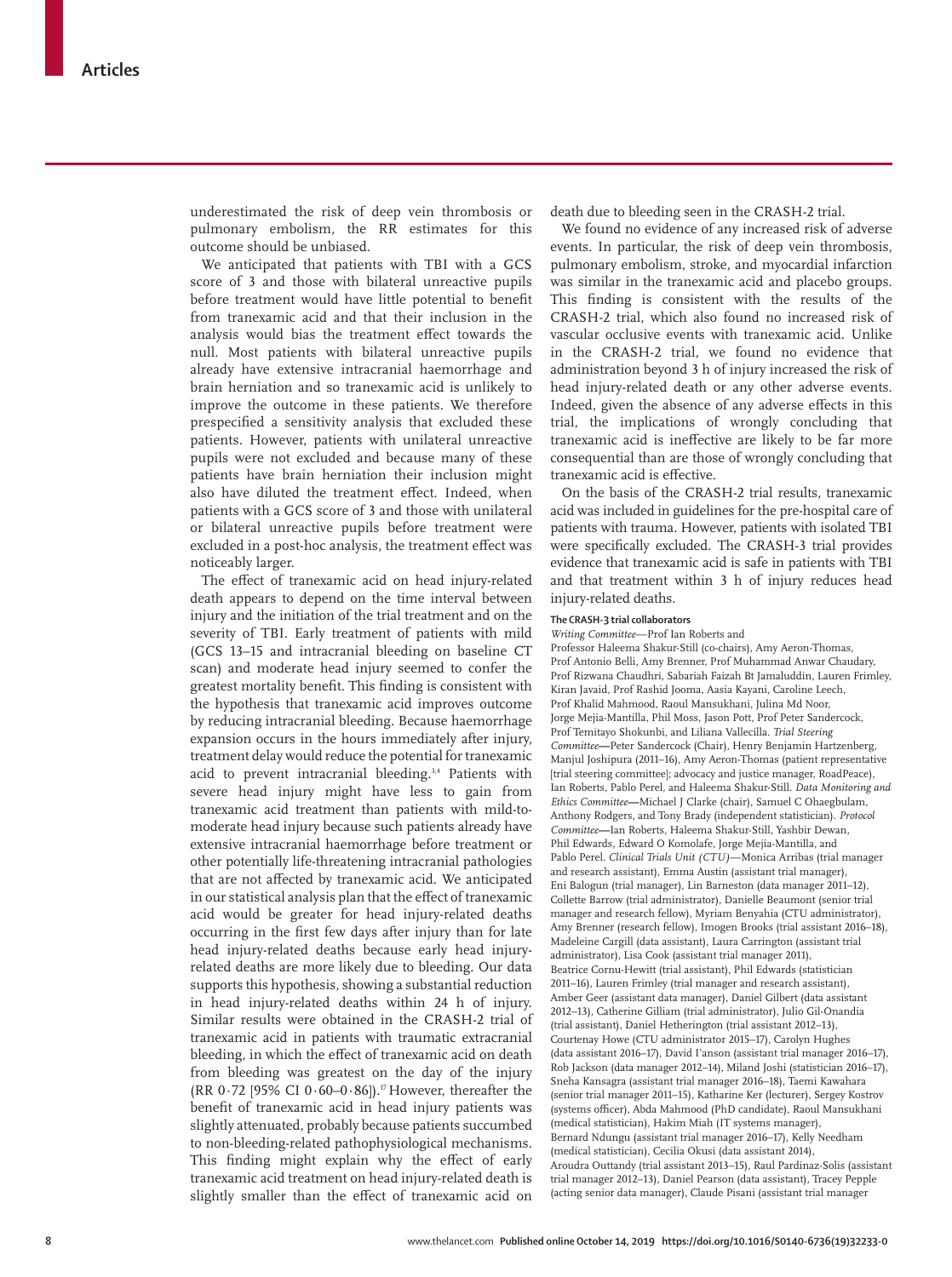2013), Jason Pott (lead UK research nurse 2018), David Prieto-Merino (statistician 2012–15), Danielle Prowse (assistant data manager), Nigel Quashi (data manager 2013–16), Anna Quinn (data assistant 2013–15), Maria Ramos (senior project administrator 2011–15), Mia Reid (clerical assistant 2016–18), Ian Roberts (chief investigator and CTU co-director), Chris Roukas (trial administrator 2013–15), Giulia Scrapa (assistant trial manager 2018), Haleema Shakur-Still (project director and CTU co-director), Chelci Squires (trial assistant 2014–16), Jemma Tanner (clinical trials associate 2013–16), Andrew Thayne (data assistant), Lesley Vidaurre (assistant trial manager 2012), and Elizabeth Woods (assistant trial manager 2012–15). *Nigeria Coordinating Team*— Bukola Fawole (coordinating centre director), Olusade Adetayo (assistant trial coordinator), Olujide Okunade (assistant trial coordinator), and Temitayo Shokunbi (clinical lead). *Pakistan Coordinating Team*—Rizwana Chaudhri (coordinating centre director), Kiran Javaid (assistant research coordinator), Rashid Jooma (clinical lead), and Aasia Kayani (research coordinator). *National Coordinators*—Rizwana Chaudhri (Pakistan), Rashid Jooma (Pakistan), Sabariah Faizah Bt Jamaluddin (Malaysia), Julina Md Noor (national coordinators assistant, Malaysia), Tamar Gogichaishvili (Georgia), Maria de los Angeles Munoz-Sanchez (Spain), Bukola Fawole (Nigeria), Temitayo Shokunbi (Nigeria), Jorge Mejia-Mantilla (Colombia), Liliana Vallecilla (Colombia), Fatos Olldashi (Albania), Satish Krishnan (United Arab Emirates), Vincent Djientcheu (Cameroon), Jorge Loria Castellanos (Mexico), Frank Rasulo (Italy), Qadamkhear Hama (Iraq), Yakub Mulla (Zambia), Prof Ioan Stefan Florian (Romania), Juan Tobar (El Salvador), Hussein Khamis (Egypt), Conor Deasy (Ireland), Bobby Wellsh (Papua New Guinea), Jean Williams-Johnson (Jamaica), Susilo Chandra (Indonesia), and Vincent Mutiso (Kenya).

**CRASH trial sites and investigators (number of patients randomly assigned)**  *Pakistan (4567)—*Lahore General Hospital Neurosurgery Unit I (1178): Rizwan Butt, Muhammad Hammad Nasir, Salman Ahmad, Farwah Aslam, Khurram Ishaque, Faheem Usmani, Shahrukh Rizvi, Farhad Ali, Omair Sajjad, and Ali Zunair; Jinnah Postgraduate Medical Centre (700): Lal Rehman, Raza Rizvi, Farrukh Javeed, Shakeel Ahmed, Asad Abbas, Ali Afzal, and Ali Mikdad; Lahore General Hospital Neurosurgery Unit III (648): Asif Bashir, Anwar Chaudary, Tariq Salahuddin, Bashir Ahemed, Shahrukh Rizvi, Faheem Usmani, and Amir Aziz; Jinnah Hospital Lahore (619): Naveed Ashraf, Shahzad Hussain, Usman Ahmad, Muhammad Asif, Muhammad Adil, and Adeel Rauf; Lahore General Hospital Neurosurgery Unit II (607): Khalid Mahmood, Rizwan Khan, Bilal Ahmad, Umair Afzal, Hassan Raza, and Quratul Ain; DHQ Hospital Narowal (303): Sajjad Yaqoob, Qaiser Waseem, Muffasser Nishat, Suneel Semvel, and Javed Iqbal; Services Hospital Lahore (226) Samra Majeed, Sana Zulfiqar, Madeeha Iqbal, Nazia Majeed, and Manzoor Ahmed; DHQ Rawalpindi (137): Nadeem Akhtar, Mohammad Malik, Yasir Shehzad, and Muhammad Yousaf; DHQ Hospital Khuzdar (65): Abdul Wahid, Abdul Samad, and Saifullah Shah; Lady Reading Hospital (31): Mumtaz Ali and Jehan Zeb; Shifa International Hospital (29): Abdus Salam Khan and Adeela Irfan; Liaquat National Hospital and Medical College (14): Salman Sharif; Liaquat University Hospital (7): Riaz Memon; Aga Khan University Hospital (3): Rashid Jooma. *UK (3143)*—Royal London Hospital (501): Ben Bloom, Tim Harris, Jason Pott, Imogen Skene, Geoffrey Bellhouse, and Olivia Boulton; University Hospital Coventry (312): Caroline Leech, Geraldine Ward, Catherine Jarvis, Carly Swann, and Sathananathan Ratnam; Queen Elizabeth Hospital Birmingham (302): Antonio Belli, Ronald Carrera, Kamal Yakoub, David Davies, and Emma Fellows; St George's Hospital (280): Phil Moss, Heather Jarman, Sarah Rounding, Elizabeth Johnson, and Catherine Loughran; Salford Royal Hospital (176): Fiona Lecky, Kate Clayton, Angiy Michael, and Angela Coumbarides; Southmead Hospital (156): Jason Kendall, Beverley Faulkner, Ruth Worner, and Emma Gendall; King's College Hospital (155): Philip Hopkins, Paul Riozzi, Hannah Cotton, and Raine Astin-Chamberlain; St Mary's Hospital, London (117): Mark Wilson, Jan Bodnar, Rachel Williams, and Alberto Rigoni; Aintree University Hospital (108): Abdo Sattout, John Fletcher, Calum Edge, and Nina Maryanji; Addenbrooke's Hospital (103): Adrian Boyle, Susie Hardwick, Ellen Nichols, and Catherine Hayhurst; Queen's Medical Centre (100): Frank Coffey,

Chris Gough, Philip Miller, and Lucy Ryan; John Radcliffe Hospital (76): Melanie Darwent, Alexis Espinosa, and Sally Beer; Royal Stoke University Hospital (71): Julie Norton, Holly Maguire, and Kay Finney; Derriford Hospital (67): Anthony Kehoe, Rosalyn Squire, and Alison Jeffery; Queen Alexandra Hospital (60): Christiane Vorwerk, Denise Foord, and Eliot Wilkinson; Northern General Hospital (57): Avril Kuhrt, Shammi Ramlakhan, and Stuart Reid; Royal Preston Hospital (41): Andy Curran and Sean McMullan; Leeds General Infirmary (39): Tajek Hassan and Stuart Nuttall; Great Western Hospital (32): Stephen Haig and Saif Al-Nahhas; Southampton General Hospital (31): Diederik Bulters and Ardalan Zolnourian; Dorset County Hospital (27): Tamsin Ribbons and Ian Mew; Gloucestershire Royal Hospital (27): Tanya de Weymarn and Victoria Hughes; Royal Liverpool Hospital (21): Jane McVicar; Queen Elizabeth University Hospital (20): Cieran McKiernan; Royal Berkshire Hospital (20): Liza Keating; Poole Hospital (17): Henrik Reschreiter; James Cook University Hospital (16): Judith Wright; Basingstoke and North Hampshire Hospital (13): Louisa Chan; Whiston Hospital (13): Himanshu Kataria; Glasgow Royal Infirmary (12): Alastair Ireland; Manchester Royal Infirmary (12): Richard Body; Royal Alexandra Hospital (12): Alasdair Corfield; Milton Keynes University Hospital (11): Shindo Francis; Hull Royal Infirmary (10): William Townend; Leicester Royal Infirmary (10): Timothy Coats; Musgrove Park Hospital (10): James Gagg; Wexham Park Hospital (10): Sarah Wilson; Royal Sussex County Hospital (8): Rowley Cottingham; Blackpool Victoria Hospital (7): Simon Tucker; Norfolk and Norwich University Hospital (7): Frank Sutherland; North Devon District Hospital (7): Louisa Mitchell; Whipps Cross University Hospital (7): Tim Harris; Whittington Hospital (7): Lucy Parker; Darlington Memorial Hospital (6): Ola Afolabi; Monklands Hospital (6): Fiona Hunter; Royal Cornwall Hospital (6): Mark Jadav; University Hospital of North Tees (6): Kayode Adeboye; Worthing Hospital (5): Mandy Grocutt; Royal Oldham Hospital (4): Gabrielle May; Royal United Hospitals Bath (4): David Watson; Arrowe Park Hospital (3): Andrea Wootten; Pinderfields General Hospital (3): Sarah Robertshaw; Birmingham Heartlands Hospital (2): Susan Dorrian; Gwynedd Hospital, Bangor (2): Rob Perry; Newham University Hospital (2): Tim Harris; University Hospital Lewisham (2): Hyun Choi; Western Infirmary (2): Claire McGroarty; Worcestershire Royal Hospital (1): Paul Shone; Yeovil District Hospital (1): David Maritz. *Malaysia (1567)—*Hospital Sungai Buloh (410): Sabariah Jamaluddin, Julina Noor, Norizan Rosli, Leonard Leong Sang Xian and Yong De Jun; Hospital Sultanah Bahiyah (241): Fatahul Mohamed, Cheng Hee Song, Arman Hawari, Leong Yuen Chin, and Hardawani Mohd Hussein; Hospital Sultanah Nur Zahirah (205): Mohd Lotfi, Hafiq Hamid, Nujaimin Udin, Peck Lian, and See Choo; Penang General Hospital (161): Kwanhathai Wong, Fathiyah Gani, Mardhiah Jusoh, and Darrsini Rajakumar; Miri General Hospital (111): Chia Boon Yang, Nur Shahidah Binti Dzulkiflee, Wong Chok Ky, and Muhaimin Azwan Bin Mohd Azman; Hospital Raja Permaisuri Bainun (101): Adi Bin Osman, Azma Haryaty Ahmad, Ramzuzaman Ismail, and Si Qi Lai; Hospital Sultanah Aminah (94): Mohd Amin Bin Mohidin, Norwani Binti Deraman, and Salliza Binti Selamat; Hospital Tuanku Fauziah (72): Ida Abidin, Nurkhairulnizam Halim, and Zuraini Bakar; Hospital Tengku Ampuan Afzan (41): Zainalabidin Mohamed Ismail, Badrul Hisham, and Ruhaida Kamal; Hospital Sultan Abdul Halim (36): Zainal Effendy and Mashitah Ismail; Hospital Seberang Jaya (30): Noor Azleen and Liu Yeo Seng; Universiti Sains Malaysia (26): Kamarul Aryffin Baharuddin and Regunath Kandasamy; Hospital Langkawi (13): Azlan Kamalludin; Hospital Kulim (8): Shamsul Asmee; Hospital Kemaman (7): Mohd Fadzil; Hospital Segamat (6): Ahmad Basitz; Hospital Pakar Sultanah Fatimah (5): Norhaya Abdullah. *Georgia (771)—* High Technology Medical Center, University Clinic (751): Tamar Gogichaishvili, Giorgi Ingorokva, Shota Ingorokva, Iamze Agdgomelashvili, Kote Mumladze, Ioseb Maisuradze, and Iulia Kugusheva; Archangel St Michael Multiprofile Clinical Hospital (18): Buba Shalamberidze; City Hospital 1 (2): Gia Tomadze. *Spain (425)—*Hospital Regional Universitario Carlos Haya (102): Juan Fernandez-Ortega, Raimundo Seara-Valero, Guillermo Ibañez-Botella, Victoria Garcia-Martinez; Hospital Alvaro Cunqueiro VIGO (82): Melida Garcia Martul, Santiago Freita Ramos, Guillermo Lago Preciado; Hospital Universitario Virgen del Rocio (77):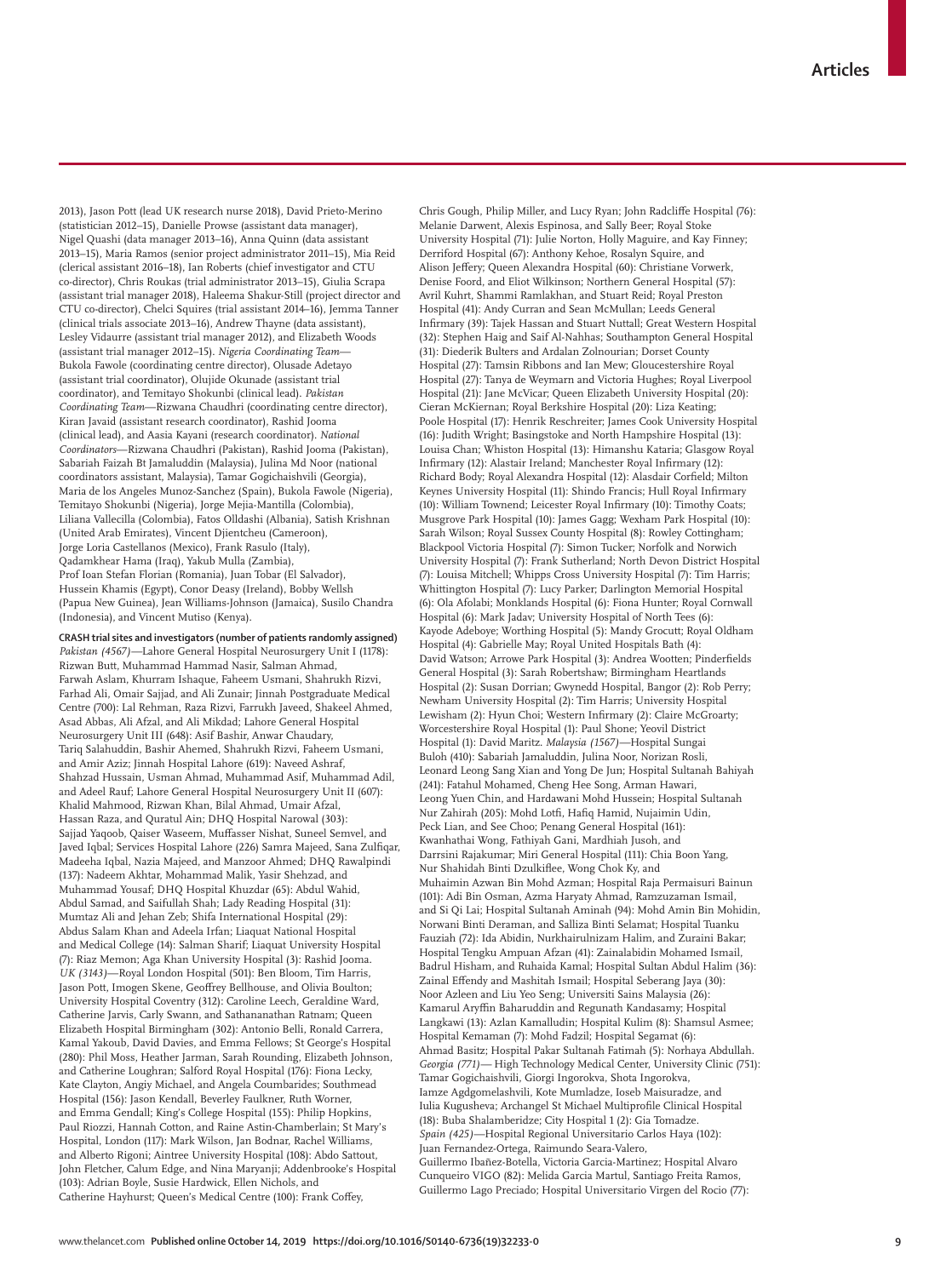For **freeBIRD** see http://freebird. Lshtm.ac.uk

For the **trial protocol** see http:// www.txacentral.org/ Claudio Garcia-Alfaro, Angeles Munoz-Sanchez, Rafael Bellido-Alba; Hospital General Universitario de Ciudad Real (67): Carmen Corcobado, Ana Bueno, Alfonso Ambros; Complejo Hospitalario de Navarra (44): JuanTihista Jimenez, Jose Roldan Ramirez; Hospital Torrecardenas (21): José Martín; Hospital de Lucus Augusti (13): Laura Inés Rodríguez; Hospital Clinico de Barcelona (9): Jaime Fontanals; Hospital Universitario Puerta del Mar de Cadiz (9): José Manuel Jiménez-Moragas; Hospital General Universitario De Albacete (1): Joaquín Paya Berbegal. *Nigeria (409)*—National Hospital Abuja (64): Olaomi Oluwole, Raji Mahmud, and Nancy Ukwu; Lagos University Teaching Hospital (55): Femi Bankole, Abidemi Oseni, and Bamidele Adebayo; University College Hospital, Ibadan (53): Adefolarin Malomo, Liadi Tiamiyu, and Adefisayo Adekanmbi; Olabisi Onabanjo University Teaching Hospital (38): Lateef Thanni and Ayodeji Olubodun; Federal Medical Centre Abeokuta (36): Fidelis Ojeblenu and Michael Uwaezuoke; Obafemi Awolowo University Teaching Hospitals (31): Edward Komolafe and Oluwafemi Owagbemi; Lagos State Accident and Emergency Centre (22): Fatai Ishola; Bowen University Teaching Hospital Ogbomoso (17): Adewumi Durodola; Federal Medical Centre Lokoja (13): Ukpong Udoffa, Federal Medical Centre Bida (12): Adeniran James; Abubakar Tafawa Balewa University Teaching Hospital (11): Azeez Tella; Irrua Specialist Teaching Hospital (9): Andrew Dongo; Federal Medical Centre Umuahia (8): Uchechi Ekpemiro; Nnamdi Azikiwe University Teaching Hospital (8): Stanley Anyanwu; State Hospital, Ijaiye, Abeokuta (8): Nafiu Aigoro; University of Nigeria Teaching Hospital Enugu (7): Wilfred Mezue; Jos University Teaching Hospital (6): Danaan Shilong; University of Benin Teaching Hospital (6): Abiodun Azeez; Federal Medical Centre Ido-Ekiti (2): Olakunle Babalola; Federal Teaching Hospital, Gombe (2): Mohammed Ibrahim; University of Abuja Teaching Hospital (1): Joseph Obande. *Colombia (335)—*Hospital Pablo Tobon Uribe (127), Alfredo Constain Franco, Edwin Vasquez Salazar, Sebastian Betancur Londoño, and Viviana Medina Cardona; Hospital Universitario San Vicente Fundacion (112): Carlos Morales; Santiago Upegui; Santiago Naranjo; July Agudelo; Fundacion Valle del Lili (96): Jorge Mejia-Mantilla, Sandra Carvajal, and Yidhira Fajardo-Gaviria. *Nepal (255)—*Neuro Hospital (103): Yam Roka, Ushma Ghising, Narayani Roka, and Manzil Shrestha; National Institute of Neurological and Allied Sciences (64): Upendra Devkota, Bivek Vaidya, and Pankaj Nepal; Kathmandu Medical College Teaching Hospital (47): Amit Thapa and Bidur KC; Chitwan Medical College Teaching Hospital (24): Ajit Shrestha; Bir Hospital (11): Rajiv Jha; B & B Hospital Ltd. (6): Prabin Shrestha. *Albania (214)—*University Hospital of Trauma (214): Fatos Olldashi, Irgen Hodaj, Erion Spaho, Asllan Selaj, and Nirian Bendo. *Japan (165)—*Matsudo City Hospital (64): Tomohisa Shoko, Hideki Endo, and Atsushi Senda; Senshu Trauma and Critical Care Centre (61): Yasushi Hagihara, Takashi Fuse, and Naohisa Masunaga; Tokyo Medical and Dental University (28): Yasuhiro Otomo and Ryuichiro Egashira; Teikyo University Hospital (12): Takahiro Ohnuki. *United Arab Emirates (126)—*Al Qassimi Hospital (126): Satish Krishnan, Alya AlMazmi, Subrata Saha, and Alexander Suvarov. *Myanmar (121)—*1000 Bedded Nay Pyi Taw Hospital (121): Than Latt Aung, Kaung Myat Tun, Tint Tint Khaing, and Thinzar Maw. *Cameroon (116)—*Yaounde Central Hospital (38): Vincent Djientcheu and Orlane Ndome; Hopital General Douala (31): Mireille Moumi and André Mbida; Hopital Laquintinie de Douala (28): Joseph Fondop and N'Diaye; Yaounde General Hospital (19): Mba Sebastien. *Afghanistan (87)—*Nangarhar University Teaching Hospital (87): Abdul Azim, Jan Adil, and Zabiullah Amiry. *Mexico (79)—* Hospital Regional 25 IMSS (24): Jorge Loría-Castellanos; Hospital General Jose G Parres (21): Nancy Guevara Rubio; Hospital General de Uruapan, Pedro Daniel Martinez (11): Patricia Ortega Leon; Hospital General Regional No 1 (10): Francisco Estrada; Hospital General de Zona 197 (8): Erandy Montes de Oca-García; Hospital General Regional Bernardo Sepulveda (3): Hafid Sanchez; Hospital General La Perla (2): Angélica Soria. *Italy (72)—*Azienda Ospedaliera Universitaria Senese (35): Paola Bonucci and Federico Franchi; Fondazione Poliambulanza (19): Alan Girardini; Spedali Civili Di Brescia (18): Frank Rasulo. *Iraq (55)—*Rozhawa Emergency Hospital (51): Qadamkhear Hama, Himdad Hameed, and Muhammad Basim; Rojhelat Emergency Hospital

(3): Qadamkhear Hama; Par Hospital (1): Qadamkhear Hama. *Cambodia (45)—*World Mate Emergency Hospital (45): Simon Stock and

Eap Hourt. *Zambia (44)—*University Teaching Hospital Lusaka (40): Yakub Mulla and Ali Ilunga; Kitwe Central Hospital (4): Jonathan Mulenga. *Romania (35)—*Timisoara County Hospital (17): Horia Ples; Spitalul Sf Pantelimon Bucharest (11): Adam Danil; Bagdasar-Arseni Emergency Clinical Hospital (5): Mircea Gorgan; Cluj County Emergency Hospital (2): Ioan Florian. *El Salvador (28)—* Hospital Nacional Rosales (28): Juan Tobar, Fernandez. *Egypt (20)—*Mataria Teaching Hospital (20): Hussein Khamis. *Slovenia (15)—*University Medical Centre Ljubljana (15): Dusan Vlahovic. *Ireland (12)—*Cork University Hospital (12): Conor Deasy. *Papua New Guinea (10)—*Port Moresby General Hospital (10): Bobby Wellsh. *Canada (7)—*Saint John Regional Hospital (7): James French. *Jamaica (7)—*Cornwall Regional Hospital (5): Jeffrey East; University Hospital of the West Indies (2): Jean Williams-Johnson. *Indonesia (6)—*Rumah Sakit Sekar Kamulyan (6): Antonius Kurniawan. *Kenya (1)—*Kenyatta National Hospital, University of Nairobi (1): Julius Kiboi.

#### **Declaration of interests**

We declare no competing interests.

#### **Data sharing**

Following publication of the primary and secondary analyses detailed in this statistical analysis plan, individual de-identified patient data, including a data dictionary, will be made available via our data sharing portal, The Free Bank of Injury and Emergency Research Data (freeBIRD) website indefinitely, which will allow for maximum utilisation of the data to improve patient care and advance medical knowledge. The trial protocol, statistical analysis plan, and trial publications will be freely available online.

#### **Acknowledgments**

The run-in phase (the first 500 patients) was funded by The JP Moulton Charitable Trust. The main phase was funded jointly by the National Institute for Health Research Health Technology Assessment (NIHR HTA; 14/190/01), and Joint Global Health Trials, Medical Research Council, Department for International Development, Global Challenges Research Fund, and the Wellcome Trust (MRM0092111). Paul Atkinson, Saint John Regional Hospital, Canada received a \$10 000 CAD grant from the New Brunswick Trauma Program to support the trial in Canada. The study was designed, conducted, analysed, and interpreted by the investigators, entirely independently of all funding sources. The views and opinions expressed therein are those of the authors and do not necessarily reflect those of the HTA, NIHR, UK National Health Service, or the UK Department of Health.

#### **References**

- Dewan M, Rattani A, Gupta S, et al. Estimating the global incidence of traumatic brain injury. *J Neurosurg* 2018; **1:** 1–18.
- 2 Perel P, Roberts I, Bouamra O, Woodford M, Mooney J, Lecky F. Intracranial bleeding in patients with traumatic brain injury: a prognostic study. *BMC Emerg Med* 2009; **9:** 15.
- 3 Oertel M, Kelly DF, McArthur D, et al. Progressive hemorrhage after head trauma: predictors and consequences of the evolving injury. *J Neurosurg* 2002; **96:** 109–16.
- 4 Narayan RK, Maas AI, Servadei F, Skolnick BE, Tillinger MN, Marshall LF. Progression of traumatic intracerebral hemorrhage: a prospective observational study. *J Neurotrauma* 2008; **25:** 629–39.
- The CRASH-2 collaborators. Effects of tranexamic acid on death, vascular occlusive events, and blood transfusion in trauma patients with significant haemorrhage (CRASH-2): a randomised, placebo-controlled trial. *Lancet* 2010; **376:** 23–32.
- 6 The CRASH-2 collaborators. The importance of early treatment with tranexamic acid in bleeding trauma patients: an exploratory analysis of the CRASH-2 randomised controlled trial. *Lancet* 2011; **377:** 1096–101.
- 7 Gayet-Ageron A, Prieto-Merino D, Ker K, Shakur H, Ageron F, Roberts I. Effect of treatment delay on the effectiveness and safety of antifibrinolytics in acute severe haemorrhage: a meta-analysis of individual patient-level data from 40 138 bleeding patients. *Lancet* 2018**; 391**: 125–32.
- 8 Zhang J, He M, Song Y, Xu J. Prognostic role of D-dimer level upon admission in patients with traumatic brain injury. *Medicine* 2018;